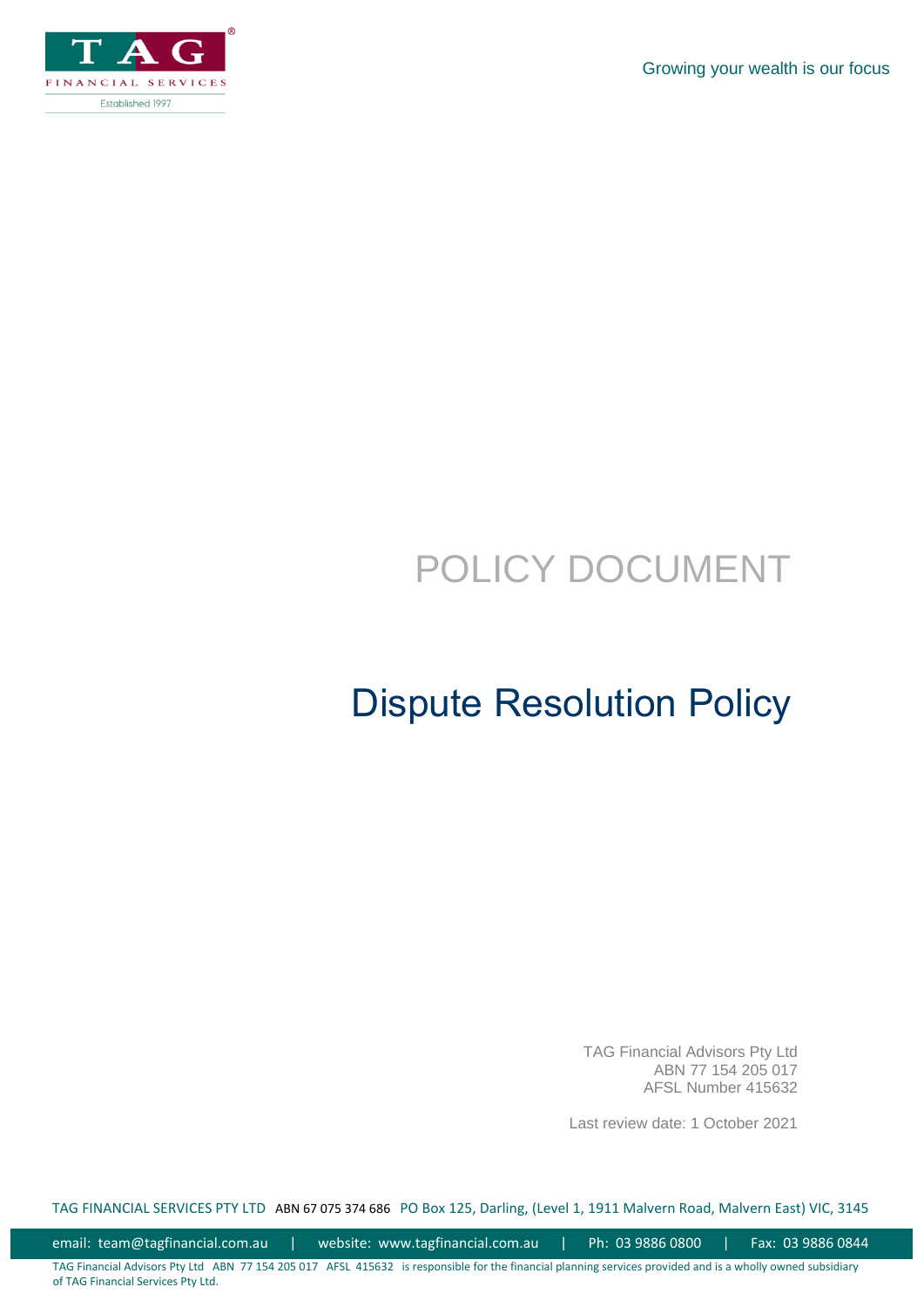

## **What is a Complaint this Policy addresses?**

A complaint is:

"Any expression of dissatisfaction made to an organisation, related to its products or services, or the complaints handling process itself, where a response or resolution is explicitly or implicitly expected."

This policy applies to complaints received from retail persons and small businesses in relation to services provided by the company.

Complaints include such matters as:

- a) the subject of an existing remediation program or a complaint about the remediation program itself. Examples of these are delays in responding or lack of communication.
- b) posts on a social media channel or account owned or controlled by a person that meets the definition of a complaint, where the author is both identifiable and contactable.

## **Collection of information**

All complaints will be recorded in a Complaints Register by the Complaints Manager with sufficient information that will allow anyone examining the record to understand the complaint and the steps taken to address it.

#### **Resources**

The Board has appointed a Complaints Manager, being a person occupying a senior management position in the company. The Complaints Manager will be able to call on other resources from time to time to facilitate the assessment and responding to complaints received.

The Complaints Manager is responsible for:

- a) Implementation of this Policy.
- b) Training employees about this Policy.
- c) Monitoring and updating the Complaints Register
- d) Reporting to Board as to complaints received and their outcome.
- e) Reporting to ASIS as and when required

## **Reporting to the Board**

The Complaints Manager will provide regular reporting to the Board as to complaints received and the outcome of those complaints.

#### **Assistance in lodging a complaint**

If you require assistance in lodging a complaint you can send an email to invest@tagfinancial.com.au or telephone 03 9886 0800 and ask to speak with the Complaints Manager.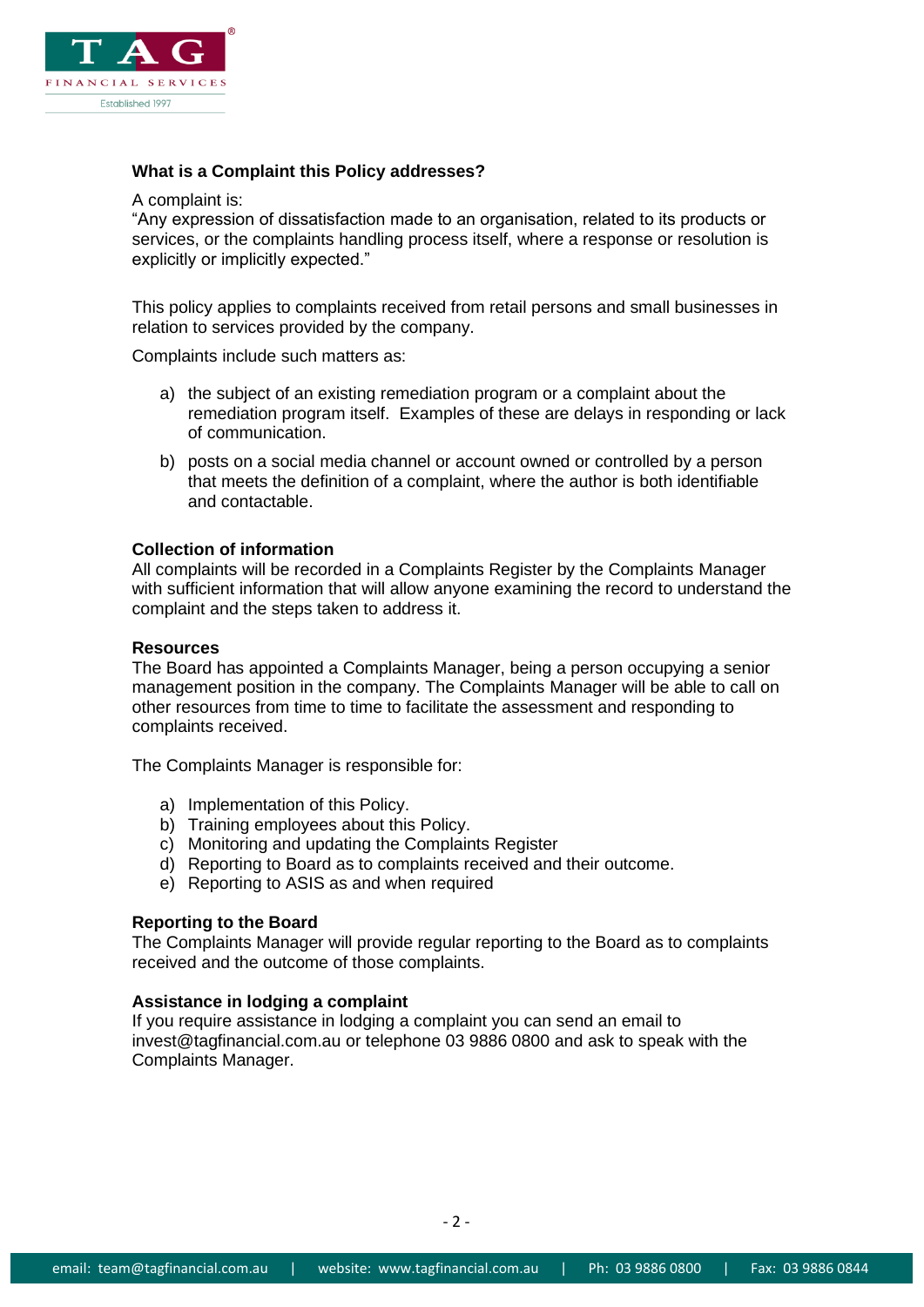

## **INTERNAL COMPLAINTS PROCEDURE**

## **Receiving a Complaint**

#### Where a complaint is received in writing

All written complaints are provided to the Complaints Manager.

The Complaints Manager will review the content of the complaint and will contact the complainant if further information is required.

Written complaints should be addressed to:

Managing Director TAG Financial Advisors Pty Ltd PO Box 125 DARLING Vic 3145

#### Where a complaint is received other than in writing

A complaint may be made to us by telephone, email, letter, social media, in person or online. Ideally a complaint in writing will enable us to better understand the issue a person is aggrieved about. However, where the complaint is not in writing, we will ask you to provide us with background material to enable us to better understand your complaint. This information we will collect will be recorded in writing as a file note and include the following:

- 1. Your name
- 2. Contact details
- 3. Details of the complaint and the outcome you are seeking.

Before ceasing our conversation, will re-confirm all pertinent details and make a file note of our conversation.

Should we resolve the matter with you we will record that outcome in our file note. Our file note of conversation will be forwarded to the Complaints Manager.

#### Social Media sources

Posts on social media channel or an account owned by or controlled by TAG that meet the definition of a complaint, where the author is both identifiable and contactable will also be investigated by the Complaints Manager in accordance with the process below.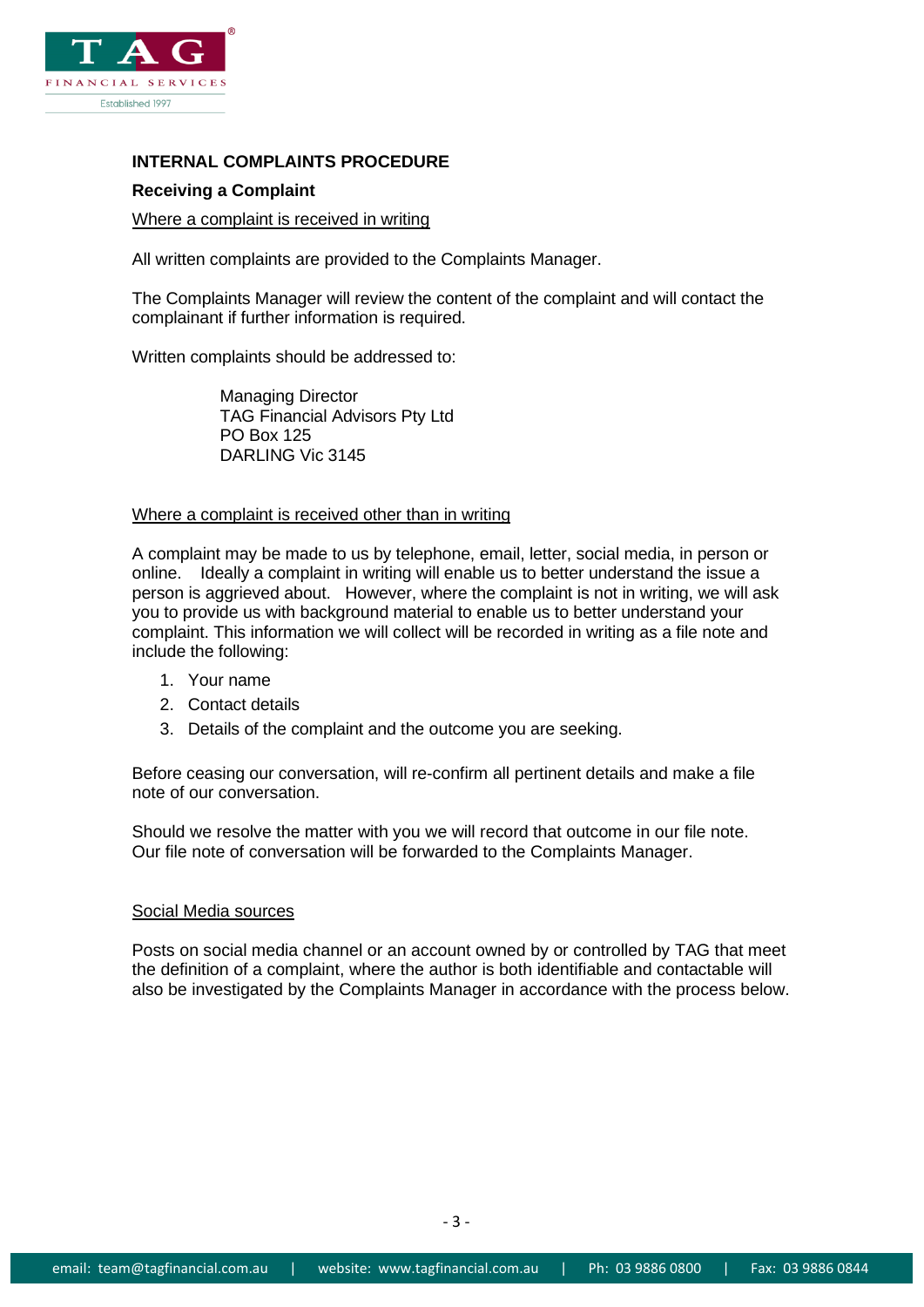

## **Process for assessment of complaints received**

The following outlines the steps we take when we receive a complaint:

- All complaints received are provided to the Complaints Manager, regardless of the source, even if the matter was resolved with you at the time by a member of our staff.
- The Adviser, Complaints Manager or Managing Director will contact the complainant by telephone or in writing to inform the complainant that their complaint is being assessed. If there is any outstanding information, this will be requested.
- Where we have your contact details and your concerns have not been resolved, we will send to you an acknowledgement letter or email within 1 (one) business day following receipt of the complaint. In that correspondence we may request additional information to assist us in considering your complaint. Alternatively, we may telephone you for that purpose.
- The Complaints Manager will have responsibility for investigating the complaint. To do this the assistance of other persons within the company may be required and they can be involved in assessing the complaint received. Should the Complaints Manager elect to do this, they retain responsibility for ensuring the complaint is handled efficiently to respond with legislative timing obligations by which we respond to your complaint.
- We will endeavour to resolve complaints we receive within five business day of the complaint being received. This could be either by:
	- o Resolving the matter to your satisfaction, or
	- $\circ$  To provide you with an explanation and / or apology when we can take no further action to reasonable address your complaint.
- If the resolution of the complaint takes or is likely more than 5 days to resolve, we will contact you to inform you that investigations are continuing and may take a few weeks to resolve.
- Once a matter is resolved to your satisfaction, you will be contacted and informed of the outcome Where a matter remains unresolved from 30 days of receipt of the complaint, you will be contacted and informed by the  $30<sup>th</sup>$  day that the complaint is unresolved. The information the complainant is to be informed of is discussed below.

## **Where we require further time to consider your complaint**

Should we considered that a complaint will not be finalised within 30 day of its receipt, the Complaints Manager will correspond with you and:

- 1. inform you of the reason for the delay.
- 2. advise you of your right to complain to the Australian Financial Complaints Authority Limited (ACFA).
- 3. provide you with information as to how to contact AFCA.